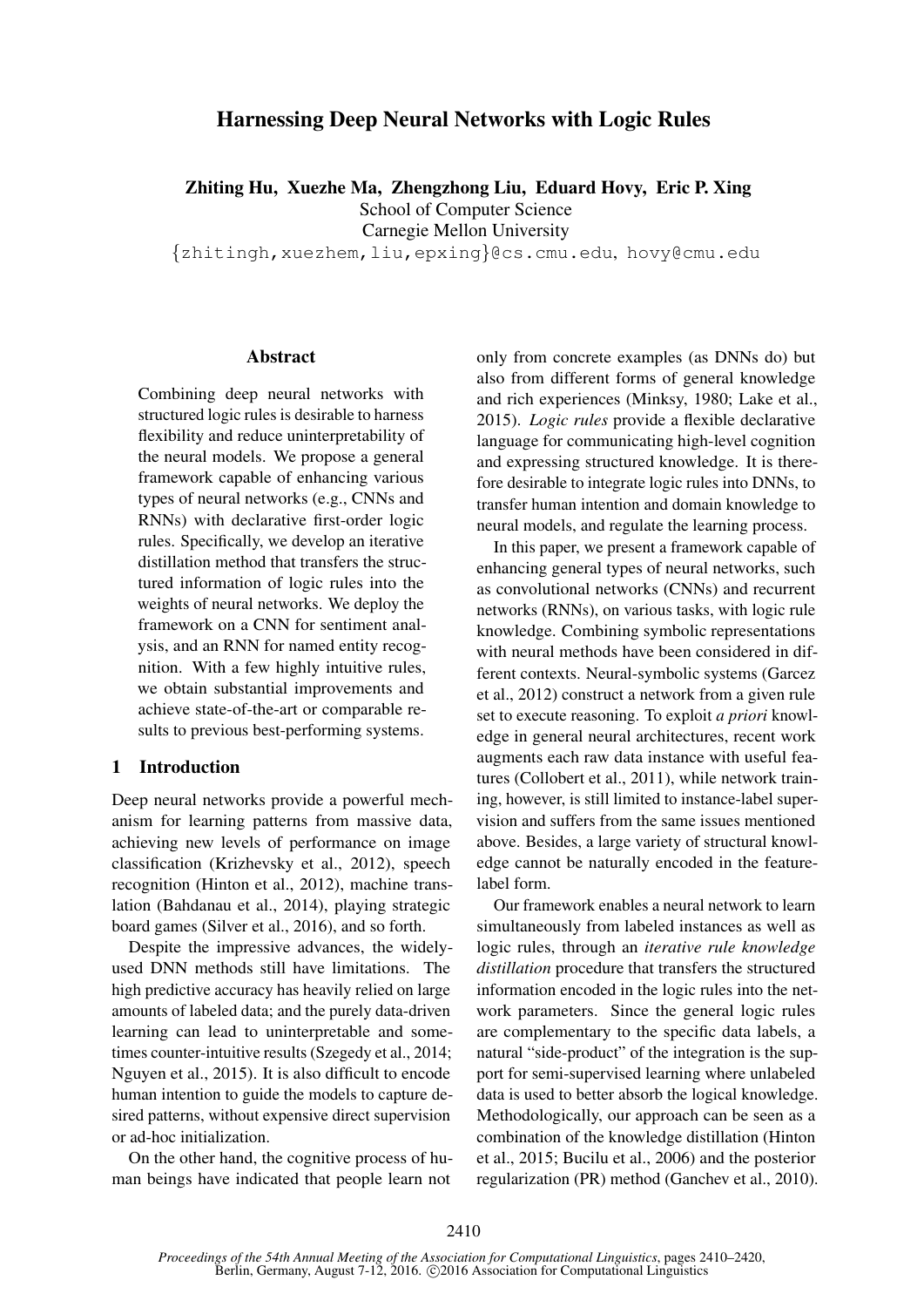In particular, at each iteration we adapt the posterior constraint principle from PR to construct a rule-regularized *teacher*, and train the *student* network of interest to imitate the predictions of the teacher network. We leverage soft logic to support flexible rule encoding.

We apply the proposed framework on both CNN and RNN, and deploy on the task of sentiment analysis (SA) and named entity recognition (NER), respectively. With only a few (one or two) very intuitive rules, both the distilled networks and the joint teacher networks strongly improve over their basic forms (without rules), and achieve better or comparable performance to state-of-the-art models which typically have more parameters and complicated architectures.

To the best of our knowledge, this is the first work to integrate logic rules with general workhorse types of deep neural networks in a principled framework. The encouraging results indicate our method can be potentially useful for incorporating richer types of human knowledge, and improving other application domains.

# 2 Related Work

Combination of logic rules and neural networks has been considered in different contexts. Neuralsymbolic systems (Garcez et al., 2012), such as KBANN (Towell et al., 1990) and CILP++ (França et al., 2014), construct network architectures from given rules to perform reasoning and knowledge acquisition. A related line of research, such as Markov logic networks (Richardson and Domingos, 2006), derives probabilistic graphical models (rather than neural networks) from the rule set.

With the recent success of deep neural networks in a vast variety of application domains, it is increasingly desirable to incorporate structured logic knowledge into general types of networks to harness flexibility and reduce uninterpretability. Recent work that trains on extra features from domain knowledge (Collobert et al., 2011), while producing improved results, does not go beyond the data-label paradigm. Kulkarni et al. (2015) uses a specialized training procedure with careful ordering of training instances to obtain an interpretable neural layer of an image network. Karaletsos et al. (2016) develops a generative model jointly over data-labels and similarity knowledge expressed in triplet format to learn improved disentangled representations.

Though there do exist general frameworks that allow encoding various structured constraints on latent variable models (Ganchev et al., 2010; Zhu et al., 2014; Liang et al., 2009), they either are not directly applicable to the NN case, or could yield inferior performance as in our empirical study. Liang et al. (2008) transfers predictive power of pre-trained structured models to unstructured ones in a pipelined fashion.

Our proposed approach is distinct in that we use an iterative rule distillation process to effectively transfer rich structured knowledge, expressed in the declarative first-order logic language, into parameters of general neural networks. We show that the proposed approach strongly outperforms an extensive array of other either ad-hoc or general integration methods.

# 3 Method

In this section we present our framework which encapsulates the logical structured knowledge into a neural network. This is achieved by forcing the network to emulate the predictions of a ruleregularized teacher, and evolving both models iteratively throughout training (section 3.2). The process is agnostic to the network architecture, and thus applicable to general types of neural models including CNNs and RNNs. We construct the teacher network in each iteration by adapting the posterior regularization principle in our logical constraint setting (section 3.3), where our formulation provides a closed-form solution. Figure 1 shows an overview of the proposed framework.



Figure 1: Framework Overview. At each iteration, the teacher network is obtained by projecting the student network to a rule-regularized subspace (red dashed arrow); and the student network is updated to balance between emulating the teacher's output and predicting the true labels (black/blue solid arrows).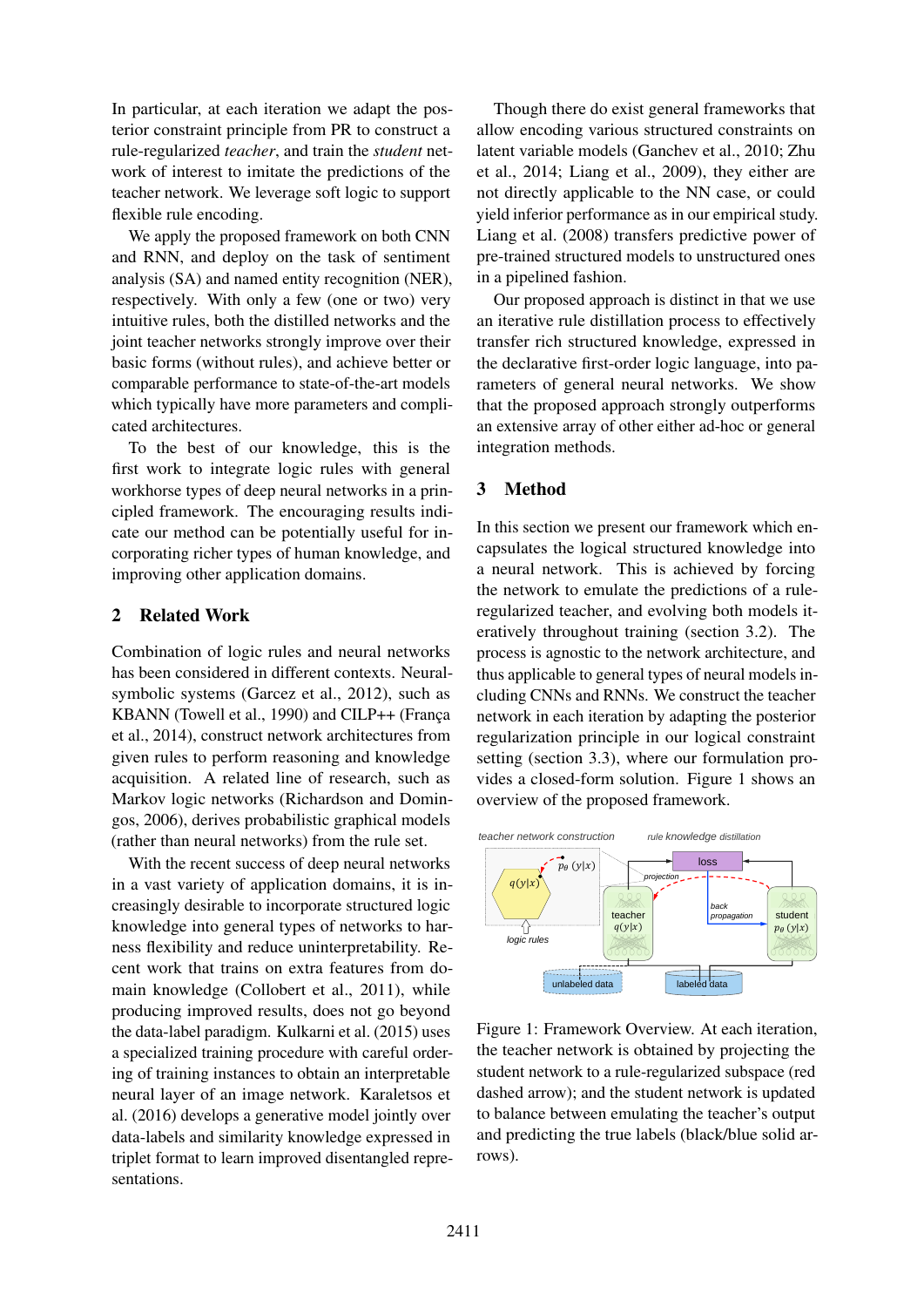#### 3.1 Learning Resources: Instances and Rules

Our approach allows neural networks to learn from both specific examples and general rules. Here we give the settings of these "learning resources".

Assume we have input variable  $x \in \mathcal{X}$  and target variable  $y \in \mathcal{Y}$ . For clarity, we focus on K-way classification, where  $\mathcal{Y} = \Delta^K$  is the K-dimensional probability simplex and  $y \in$  $\{0,1\}^K \subset \mathcal{Y}$  is a one-hot encoding of the class label. However, our method specification can straightforwardly be applied to other contexts such as regression and sequence learning (e.g., NER tagging, which is a sequence of classification decisions). The training data  $\mathcal{D} = \{(\boldsymbol{x}_n, \boldsymbol{y}_n)\}_{n=1}^N$  is a set of instantiations of  $(x, y)$ .

Further consider a set of first-order logic (FOL) rules with confidences, denoted as  $\mathcal{R}$  =  $\{(R_l, \lambda_l)\}_{l=1}^L$ , where  $R_l$  is the *l*th rule over the input-target space  $(\mathcal{X}, \mathcal{Y})$ , and  $\lambda_l \in [0, \infty]$  is the confidence level with  $\lambda_l = \infty$  indicating a hard rule, i.e., all groundings are required to be true (=1). Here a grounding is the logic expression with all variables being instantiated. Given a set of examples  $(X, Y) \subset (\mathcal{X}, \mathcal{Y})$  (e.g., a minibatch from  $D$ ), the set of groundings of  $R_l$  are denoted as  $\{r_{lg}(\boldsymbol{X}, \boldsymbol{Y})\}_{g=1}^{G_l}$ . In practice a rule grounding is typically relevant to only a single or subset of examples, though here we give the most general form on the entire set.

We encode the FOL rules using soft logic (Bach et al., 2015) for flexible encoding and stable optimization. Specifically, soft logic allows continuous truth values from the interval [0, 1] instead of {0, 1}, and the Boolean logic operators are reformulated as:

$$
A \& B = \max\{A + B - 1, 0\}
$$
  
\n
$$
A \lor B = \min\{A + B, 1\}
$$
  
\n
$$
A_1 \land \dots \land A_N = \sum_i A_i/N
$$
  
\n
$$
\neg A = 1 - A
$$
\n(1)

Here  $\&$  and  $\wedge$  are two different approximations to logical conjunction (Foulds et al., 2015): & is useful as a selection operator (e.g.,  $A\&B = B$ when  $A = 1$ , and  $A \& B = 0$  when  $A = 0$ , while ∧ is an averaging operator.

#### 3.2 Rule Knowledge Distillation

A neural network defines a conditional probability  $p_{\theta}(\mathbf{y}|\mathbf{x})$  by using a softmax output layer that produces a K-dimensional soft prediction vector denoted as  $\sigma_{\theta}(x)$ . The network is parameterized

by weights  $\theta$ . Standard neural network training has been to iteratively update  $\theta$  to produce the correct labels of training instances. To integrate the information encoded in the rules, we propose to train the network to also imitate the outputs of a rule-regularized projection of  $p_{\theta}(\mathbf{y}|\mathbf{x})$ , denoted as  $q(\mathbf{y}|\mathbf{x})$ , which explicitly includes rule constraints as regularization terms. In each iteration q is constructed by projecting  $p_{\theta}$  into a subspace constrained by the rules, and thus has desirable properties. We present the construction in the next section. The prediction behavior of  $q$  reveals the information of the regularized subspace and structured rules. Emulating the  $q$  outputs serves to transfer this knowledge into  $p_{\theta}$ . The new objective is then formulated as a balancing between imitating the soft predictions of  $q$  and predicting the true hard labels:

$$
\boldsymbol{\theta}^{(t+1)} = \arg\min_{\theta \in \Theta} \frac{1}{N} \sum_{n=1}^{N} (1 - \pi) \ell(\boldsymbol{y}_n, \boldsymbol{\sigma}_{\theta}(\boldsymbol{x}_n)) + \pi \ell(s_n^{(t)}, \boldsymbol{\sigma}_{\theta}(\boldsymbol{x}_n)), \tag{2}
$$

where  $\ell$  denotes the loss function selected according to specific applications (e.g., the cross entropy loss for classification);  $s_n^{(t)}$  is the soft prediction vector of q on  $x_n$  at iteration t; and  $\pi$  is the imitation parameter calibrating the relative importance of the two objectives.

A similar imitation procedure has been used in other settings such as model compression (Bucilu et al., 2006; Hinton et al., 2015) where the process is termed *distillation*. Following them we call  $p_{\theta}(\mathbf{y}|\mathbf{x})$  the "student" and  $q(\mathbf{y}|\mathbf{x})$  the "teacher", which can be intuitively explained in analogous to human education where a teacher is aware of systematic general rules and she instructs students by providing her solutions to particular questions (i.e., the soft predictions). An important difference from previous distillation work, where the teacher is obtained beforehand and the student is trained thereafter, is that our teacher and student are learned simultaneously during training.

Though it is possible to combine a neural network with rule constraints by projecting the network to the rule-regularized subspace after it is fully trained as before with only data-label instances, or by optimizing projected network directly, we found our iterative teacher-student distillation approach provides a much superior performance, as shown in the experiments. Moreover, since  $p_{\theta}$  distills the rule information into the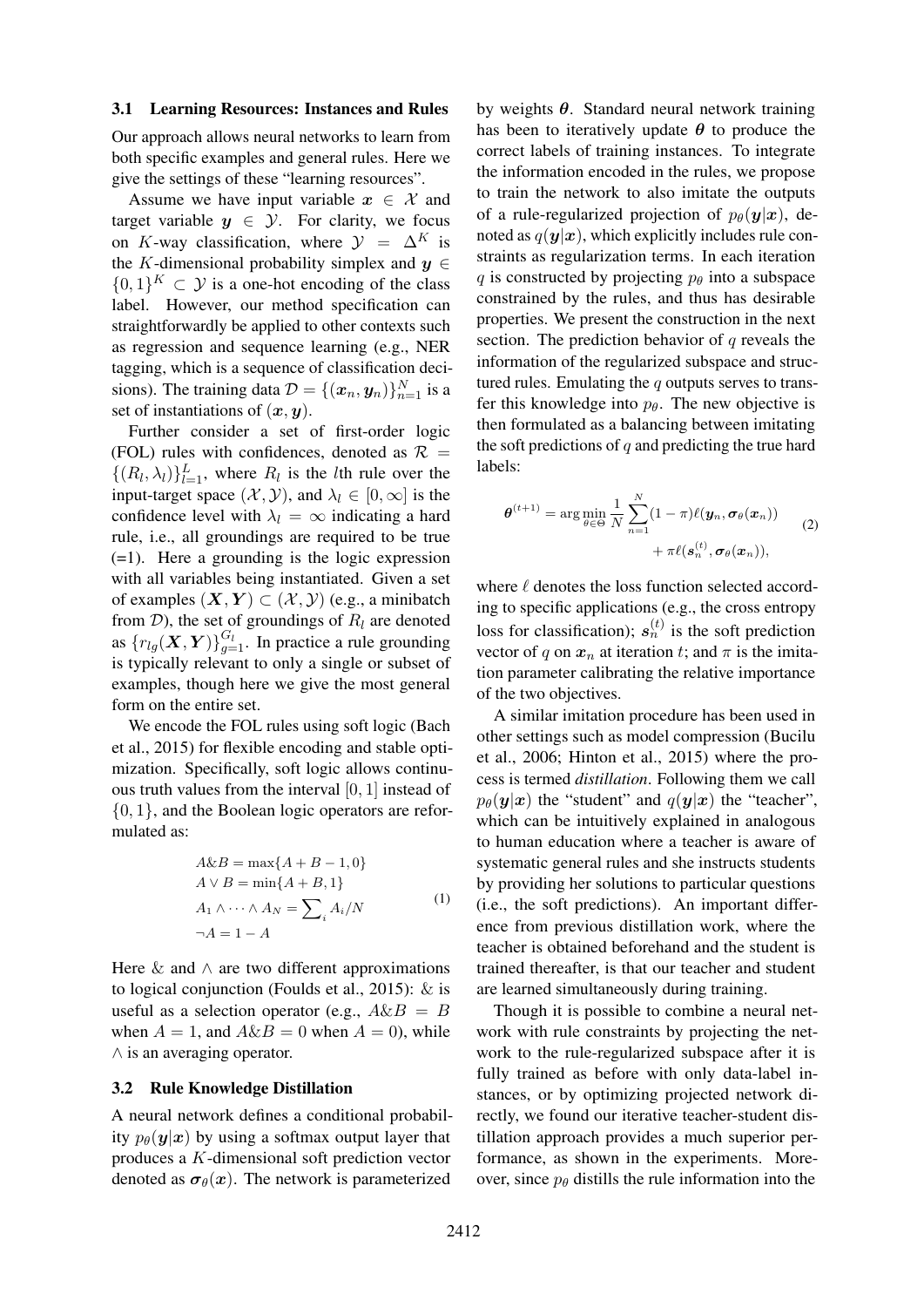weights  $\theta$  instead of relying on explicit rule representations, we can use  $p_{\theta}$  for predicting new examples at test time when the rule assessment is expensive or even unavailable (i.e., the *privileged information* setting (Lopez-Paz et al., 2016)) while still enjoying the benefit of integration. Besides, the second loss term in Eq.(2) can be augmented with rich unlabeled data in addition to the labeled examples, which enables *semi-supervised* learning for better absorbing the rule knowledge.

## 3.3 Teacher Network Construction

We now proceed to construct the teacher network  $q(\mathbf{y}|\mathbf{x})$  at each iteration from  $p_{\theta}(\mathbf{y}|\mathbf{x})$ . The iteration index  $t$  is omitted for clarity. We adapt the posterior regularization principle in our logic constraint setting. Our formulation ensures a closedform solution for  $q$  and thus avoids any significant increases in computational overhead.

Recall the set of FOL rules  $\mathcal{R} = \{(R_l, \lambda_l)\}_{l=1}^L$ . Our goal is to find the optimal  $q$  that fits the rules while at the same time staying close to  $p_\theta$ . For the first property, we apply a commonly-used strategy that imposes the rule constraints on  $q$  through an expectation operator. That is, for each rule (indexed by  $l$ ) and each of its groundings (indexed by  $g$ ) on  $(X, Y)$ , we expect  $\mathbb{E}_{q(Y|X)}[r_{lg}(X, Y)] = 1$ , with confidence  $\lambda_l$ . The constraints define a ruleregularized space of all valid distributions. For the second property, we measure the closeness between q and  $p_\theta$  with KL-divergence, and wish to minimize it. Combining the two factors together and further allowing slackness for the constraints, we finally get the following optimization problem:

$$
\min_{q,\boldsymbol{\xi}\geq 0} \text{KL}(q(\boldsymbol{Y}|\boldsymbol{X})||p_{\theta}(\boldsymbol{Y}|\boldsymbol{X})) + C \sum_{l,g_l} \xi_{l,g_l}
$$
\n
$$
\text{s.t. } \lambda_l (1 - \mathbb{E}_q[r_{l,g_l}(\boldsymbol{X}, \boldsymbol{Y})]) \leq \xi_{l,g_l}
$$
\n
$$
g_l = 1, \dots, G_l, \quad l = 1, \dots, L,
$$
\n
$$
(3)
$$

where  $\xi_{l,q_l} \geq 0$  is the slack variable for respective logic constraint; and  $C$  is the regularization parameter. The problem can be seen as projecting  $p_\theta$  into the constrained subspace. The problem is convex and can be efficiently solved in its dual form with closed-form solutions. We provide the detailed derivation in the supplementary materials and directly give the solution here:

$$
q^*(\boldsymbol{Y}|\boldsymbol{X}) \propto p_\theta(\boldsymbol{Y}|\boldsymbol{X}) \exp\left\{-\sum_{l,g_l} C\lambda_l(1-r_{l,g_l}(\boldsymbol{X},\boldsymbol{Y}))\right\}
$$
\n(4)

Intuitively, a strong rule with large  $\lambda_l$  will lead to low probabilities of predictions that fail to meet the constraints. We discuss the computation of the normalization factor in section 3.4.

Our framework is related to the posterior regularization (PR) method (Ganchev et al., 2010) which places constraints over model posterior in unsupervised setting. In classification, our optimization procedure is analogous to the modified EM algorithm for PR, by using cross-entropy loss in Eq.(2) and evaluating the second loss term on unlabeled data differing from  $D$ , so that Eq.(4) corresponds to the E-step and Eq.(2) is analogous to the M-step. This sheds light from another perspective on why our framework would work. However, we found in our experiments (section 5) that to produce strong performance it is crucial to use the same labeled data  $x_n$  in the two losses of Eq.(2) so as to form a direct trade-off between imitating soft predictions and predicting correct hard labels.

#### 3.4 Implementations

The procedure of iterative distilling optimization of our framework is summarized in Algorithm 1.

During training we need to compute the soft predictions of  $q$  at each iteration, which is straightforward through direct enumeration if the rule constraints in Eq.(4) are factored in the same way as the base neural model  $p_\theta$  (e.g., the "but"-rule of sentiment classification in section 4.1). If the constraints introduce additional dependencies, e.g., bigram dependency as the transition rule in the NER task (section 4.2), we can use dynamic programming for efficient computation. For higher-order constraints (e.g., the listing rule in NER), we approximate through Gibbs sampling that iteratively samples from  $q(\mathbf{y}_i|\mathbf{y}_{-i}, \mathbf{x})$  for each position *i*. If the constraints span multiple instances, we group the relevant instances in minibatches for joint inference (and randomly break some dependencies when a group is too large). Note that calculating the soft predictions is efficient since only one NN forward pass is required to compute the base distribution  $p_{\theta}(\mathbf{y}|\mathbf{x})$  (and few more, if needed, for calculating the truth values of relevant rules).

p v.s. q at Test Time At test time we can use either the distilled student network  $p$ , or the teacher network q after a final projection. Our empirical results show that both models substantially improve over the base network that is trained with only datalabel instances. In general  $q$  performs better than  $p$ . Particularly,  $q$  is more suitable when the logic rules introduce additional dependencies (e.g., span-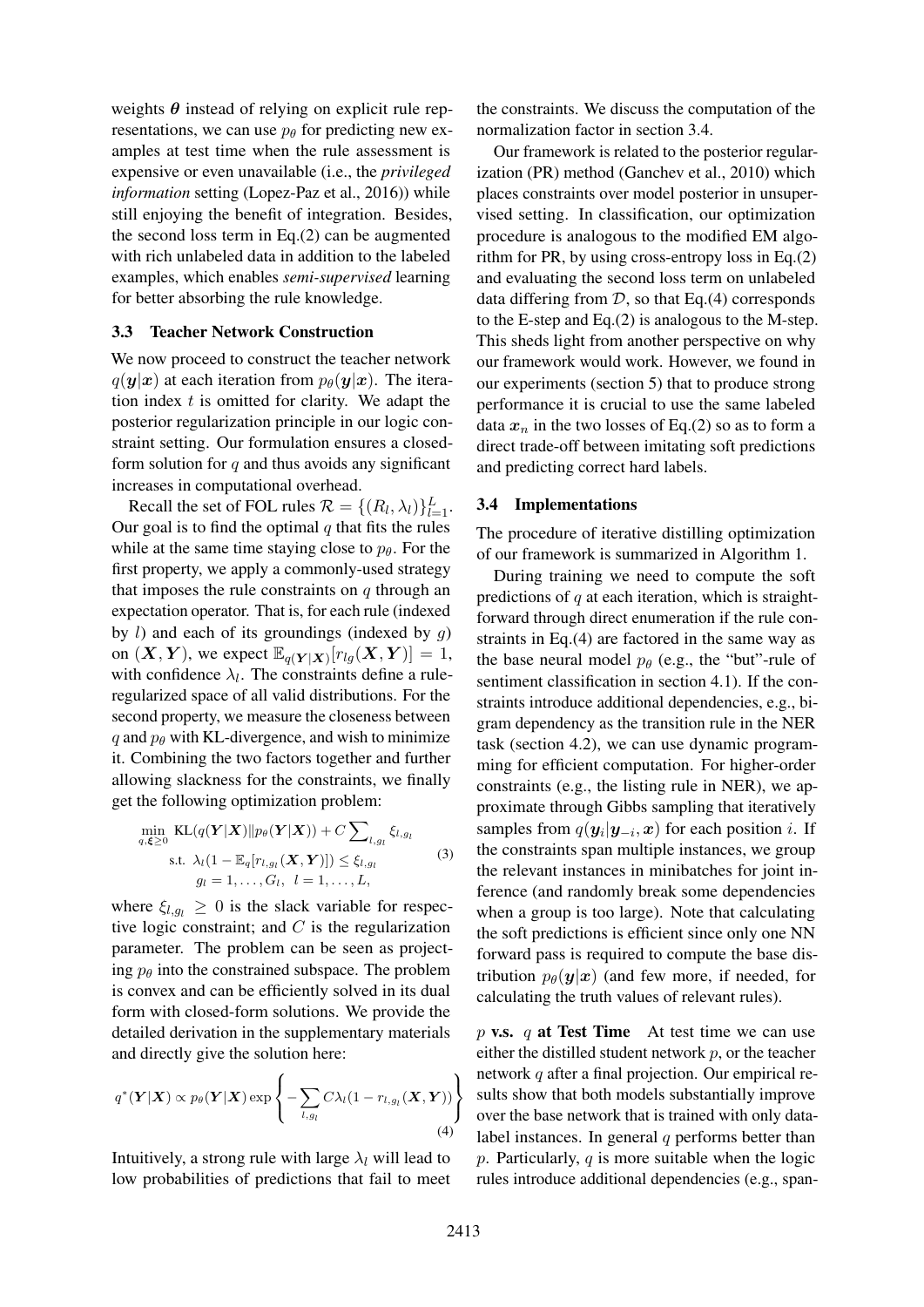| <b>Algorithm 1</b> Harnessing NN with Rules                                                        |               |
|----------------------------------------------------------------------------------------------------|---------------|
| <b>Input:</b> The training data $\mathcal{D} = \{(\boldsymbol{x}_n, \boldsymbol{y}_n)\}_{n=1}^N$ , | Wor<br>Embedo |
| The rule set $\mathcal{R} = \{(R_l, \lambda_l)\}_{l=1}^L$ ,                                        |               |
| Parameters: $\pi$ – imitation parameter                                                            |               |
| $C$ – regularization strength                                                                      | Convoli       |
| 1: Initialize neural network parameter $\theta$                                                    |               |
| $2:$ repeat                                                                                        |               |
| Sample a minibatch $(X, Y) \subset \mathcal{D}$<br>3:                                              |               |
| Construct teacher network q with Eq.(4)<br>4:                                                      | Max Poo       |
| 5:<br>Transfer knowledge into $p_{\theta}$ by updating $\theta$ with Eq.(2)                        |               |
| 6: <b>until</b> convergence                                                                        |               |
| <b>Output:</b> Distill student network $p_{\theta}$ and teacher network q                          | Sente         |

ning over multiple examples), requiring joint inference. In contrast, as mentioned above,  $p$  is more lightweight and efficient, and useful when rule evaluation is expensive or impossible at prediction time. Our experiments compare the performance of  $p$  and q extensively.

**Imitation Strength**  $\pi$  The imitation parameter  $\pi$ in Eq.(2) balances between emulating the teacher soft predictions and predicting the true hard labels. Since the teacher network is constructed from  $p_{\theta}$ , which, at the beginning of training, would produce low-quality predictions, we thus favor predicting the true labels more at initial stage. As training goes on, we gradually bias towards emulating the teacher predictions to effectively distill the structured knowledge. Specifically, we define  $\pi^{(t)} = \min\{\pi_0, 1 - \alpha^t\}$  at iteration  $t \ge 0$ , where  $\alpha \leq 1$  specifies the speed of decay and  $\pi_0 < 1$  is a lower bound.

# 4 Applications

We have presented our framework that is general enough to improve various types of neural networks with rules, and easy to use in that users are allowed to impose their knowledge and intentions through the declarative first-order logic. In this section we illustrate the versatility of our approach by applying it on two workhorse network architectures, i.e., convolutional network and recurrent network, on two representative applications, i.e., *sentencelevel sentiment analysis* which is a classification problem, and *named entity recognition* which is a sequence learning problem.

For each task, we first briefly describe the base neural network. Since we are not focusing on tuning network architectures, we largely use the same or similar networks to previous successful neural models. We then design the linguisticallymotivated rules to be integrated.



Figure 2: The CNN architecture for sentence-level sentiment analysis. The sentence representation vector is followed by a fully-connected layer with softmax output activation, to output sentiment predictions.

#### 4.1 Sentiment Classification

Sentence-level sentiment analysis is to identify the sentiment (e.g., positive or negative) underlying an individual sentence. The task is crucial for many opinion mining applications. One challenging point of the task is to capture the contrastive sense (e.g., by conjunction "but") within a sentence.

Base Network We use the single-channel convolutional network proposed in (Kim, 2014). The simple model has achieved compelling performance on various sentiment classification benchmarks. The network contains a convolutional layer on top of word vectors of a given sentence, followed by a max-over-time pooling layer and then a fullyconnected layer with softmax output activation. A convolution operation is to apply a filter to word windows. Multiple filters with varying window sizes are used to obtain multiple features. Figure 2 shows the network architecture.

Logic Rules One difficulty for the plain neural network is to identify contrastive sense in order to capture the dominant sentiment precisely. The conjunction word "but" is one of the strong indicators for such sentiment changes in a sentence, where the sentiment of clauses following "but" generally dominates. We thus consider sentences S with an "A-but-B" structure, and expect the sentiment of the whole sentence to be consistent with the sentiment of clause  $B$ . The logic rule is written as:

has-'A-but-B'-structure $(S) \Rightarrow$ (1(y = +)  $\Rightarrow \sigma_{\theta}(B)_{+} \wedge \sigma_{\theta}(B)_{+} \Rightarrow 1(y = +)$ ), (5)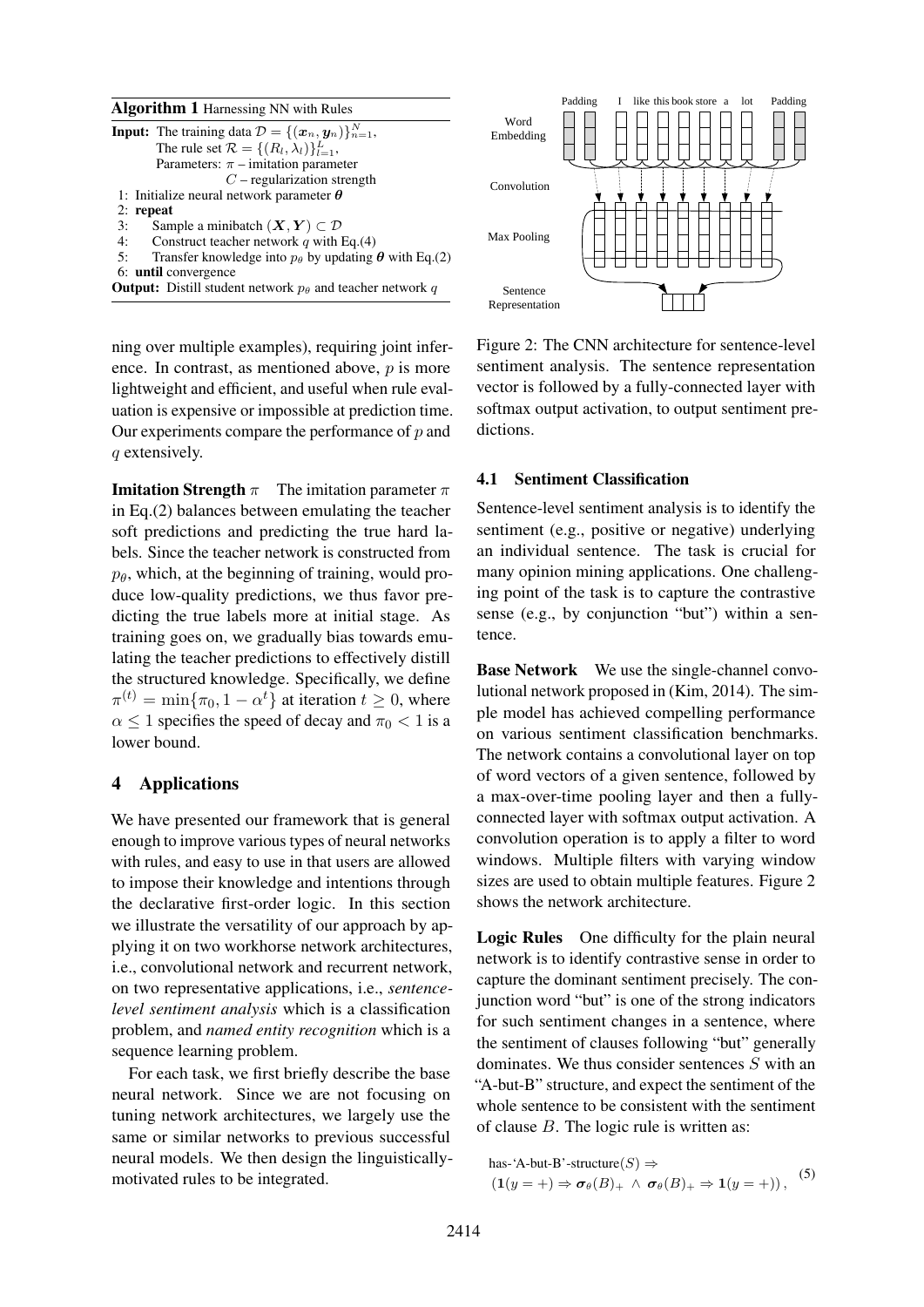where  $1(\cdot)$  is an indicator function that takes 1 when its argument is true, and 0 otherwise; class '+' represents 'positive'; and  $\sigma_{\theta}(B)$  is the element of  $\sigma_{\theta}(B)$  for class '+'. By Eq.(1), when S has the 'Abut-B' structure, the truth value of the above logic rule equals to  $(1 + \sigma_{\theta}(B)_+)/2$  when  $y = +$ , and  $(2 - \sigma_{\theta}(B)_+)/2$  otherwise <sup>1</sup>. Note that here we assume two-way classification (i.e., positive and negative), though it is straightforward to design rules for finer grained sentiment classification.

## 4.2 Named Entity Recognition

NER is to locate and classify elements in text into entity categories such as "persons" and "organizations". It is an essential first step for downstream language understanding applications. The task assigns to each word a named entity tag in an "X-Y" format where X is one of BIEOS (Beginning, Inside, End, Outside, and Singleton) and Y is the entity category. A valid tag sequence has to follow certain constraints by the definition of the tagging scheme. Besides, text with structures (e.g., lists) within or across sentences can usually expose some consistency patterns.

Base Network The base network has a similar architecture with the bi-directional LSTM recurrent network (called BLSTM-CNN) proposed in (Chiu and Nichols, 2015) for NER which has outperformed most of previous neural models. The model uses a CNN and pre-trained word vectors to capture character- and word-level information, respectively. These features are then fed into a bi-directional RNN with LSTM units for sequence tagging. Compared to (Chiu and Nichols, 2015) we omit the character type and capitalization features, as well as the additive transition matrix in the output layer. Figure 3 shows the network architecture.

Logic Rules The base network largely makes independent tagging decisions at each position, ignoring the constraints on successive labels for a valid tag sequence (e.g., I-ORG cannot follow B-PER). In contrast to recent work (Lample et al., 2016) which adds a conditional random field (CRF) to capture bi-gram dependencies between outputs, we instead apply logic rules which does not introduce extra parameters to learn. An example rule is:

 $equal(y_{i-1}, \text{I-ORG}) \Rightarrow \neg \text{ equal}(y_i, \text{B-PER})$  (6)



Figure 3: The architecture of the bidirectional LSTM recurrent network for NER. The CNN for extracting character representation is omitted.

The confidence levels are set to  $\infty$  to prevent any violation.

We further leverage the *list* structures within and across sentences of the same documents. Specifically, named entities at corresponding positions in a list are likely to be in the same categories. For instance, in "1. Juventus, 2. Barcelona, 3. ..." we know "Barcelona" must be an organization rather than a location, since its counterpart entity "Juventus" is an organization. We describe our simple procedure for identifying lists and counterparts in the supplementary materials. The logic rule is encoded as:

is-counterpart
$$
(X, A) \Rightarrow 1 - ||c(e_y) - c(\sigma_\theta(A))||_2
$$
, (7)

where  $e_y$  is the one-hot encoding of y (the class prediction of X);  $c(\cdot)$  collapses the probability mass on the labels with the same categories into a single probability, yielding a vector with length equaling to the number of categories. We use  $\ell_2$  distance as a measure for the closeness between predictions of  $X$  and its counterpart  $A$ . Note that the distance takes value in  $[0, 1]$  which is a proper soft truth value. The list rule can span multiple sentences (within the same document). We found the teacher network q that enables explicit joint inference provides much better performance over the distilled student network p (section 5).

## 5 Experiments

We validate our framework by evaluating its applications of sentiment classification and named entity recognition on a variety of public benchmarks. By integrating the simple yet effective rules with

<sup>&</sup>lt;sup>1</sup>Replacing  $\land$  with  $\&$  in Eq.(5) leads to a probably more intuitive rule which takes the value  $\sigma_{\theta}(B)$  when  $y = +$ , and  $1 - \sigma_{\theta}(B)_{+}$  otherwise.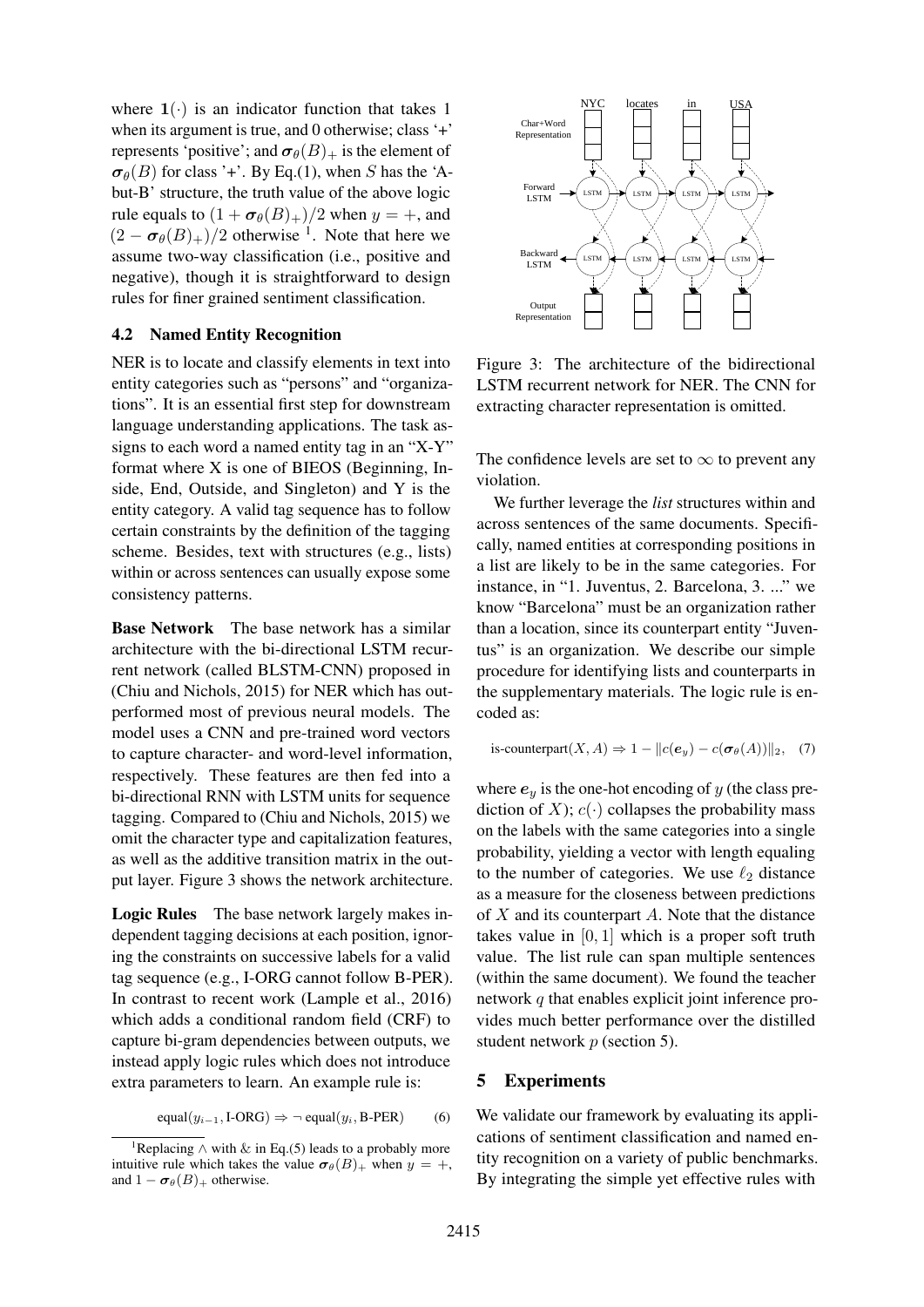|                | Model                                | SST <sub>2</sub> | MR             | CR.            |
|----------------|--------------------------------------|------------------|----------------|----------------|
|                | CNN (Kim, 2014)                      | 87.2             | $81.3 \pm 0.1$ | $84.3 \pm 0.2$ |
| $\mathfrak{D}$ | $CNN-Rule-p$                         | 88.8             | $81.6 \pm 0.1$ | $85.0 \pm 0.3$ |
| 3              | $CNN-Rule-q$                         | 89.3             | $81.7 \pm 0.1$ | $85.3 \pm 0.3$ |
| 4              | MGNC-CNN (Zhang et al., 2016)        | 88.4             |                |                |
|                | MVCNN (Yin and Schutze, 2015)        | 89.4             |                |                |
| 6              | CNN-multichannel (Kim, 2014)         | 88.1             | 81.1           | 85.0           |
|                | Paragraph-Vec (Le and Mikolov, 2014) | 87.8             |                |                |
| 8              | CRF-PR (Yang and Cardie, 2014)       |                  |                | 82.7           |
| 9              | RNTN (Socher et al., 2013)           | 85.4             |                |                |
| 10             | G-Dropout (Wang and Manning, 2013)   |                  | 79.0           | 82.1           |

Table 1: Accuracy (%) of Sentiment Classification. Row 1, CNN (Kim, 2014) is the base network corresponding to the "CNN-non-static" model in (Kim, 2014). Rows 2-3 are the networks enhanced by our framework: CNN-Rule- $p$  is the student network and CNN-Rule- $q$  is the teacher network. For MR and CR, we report the average accuracy $\pm$ one standard deviation using 10-fold cross validation.

the base networks, we obtain substantial improvements on both tasks and achieve state-of-the-art or comparable results to previous best-performing systems. Comparison with a diverse set of other rule integration methods demonstrates the unique effectiveness of our framework. Our approach also shows promising potentials in the semi-supervised learning and sparse data context.

Throughout the experiments we set the regularization parameter to  $C = 400$ . In sentiment classification we set the imitation parameter to  $\pi^{(t)}$  =  $1 - 0.9^t$ , while in NER  $\pi^{(t)} = \min\{0.9, 1 - 0.9^t\}$ to downplay the noisy listing rule. The confidence levels of rules are set to  $\lambda_l = 1$ , except for hard constraints whose confidence is  $\infty$ . For neural network configuration, we largely followed the reference work, as specified in the following respective sections. All experiments were performed on a Linux machine with eight 4.0GHz CPU cores, one Tesla K40c GPU, and 32GB RAM. We implemented neural networks using Theano<sup>2</sup>, a popular deep learning platform.

# 5.1 Sentiment Classification

## 5.1.1 Setup

We test our method on a number of commonly used benchmarks, including 1) SST2, Stanford Sentiment Treebank (Socher et al., 2013) which contains 2 classes (negative and positive), and 6920/872/1821 sentences in the train/dev/test sets respectively. Following (Kim, 2014) we train models on both sentences and phrases since all labels are provided. 2) MR (Pang and Lee, 2005), a set of 10,662 one-sentence movie reviews with negative

or positive sentiment. 3) CR (Hu and Liu, 2004), customer reviews of various products, containing 2 classes and 3,775 instances. For MR and CR, we use 10-fold cross validation as in previous work. In each of the three datasets, around 15% sentences contains the word "but".

For the base neural network we use the "nonstatic" version in (Kim, 2014) with the exact same configurations. Specifically, word vectors are initialized using word2vec (Mikolov et al., 2013) and fine-tuned throughout training, and the neural parameters are trained using SGD with the Adadelta update rule (Zeiler, 2012).

## 5.1.2 Results

Table 1 shows the sentiment classification performance. Rows 1-3 compare the base neural model with the models enhanced by our framework with the "but"-rule (Eq.(5)). We see that our method provides a strong boost on accuracy over all three datasets. The teacher network  $q$  further improves over the student network  $p$ , though the student network is more widely applicable in certain contexts as discussed in sections 3.2 and 3.4. Rows 4-10 show the accuracy of recent top-performing methods. On the MR and CR datasets, our model outperforms all the baselines. On SST2, MVCNN (Yin and Schutze, 2015) (Row 5) is the only system that shows a slightly better result than ours. Their neural network has combined diverse sets of pre-trained word embeddings (while we use only word2vec) and contained more neural layers and parameters than our model.

To further investigate the effectiveness of our framework in integrating structured rule knowledge, we compare with an extensive array of other

<sup>2</sup> http://deeplearning.net/software/theano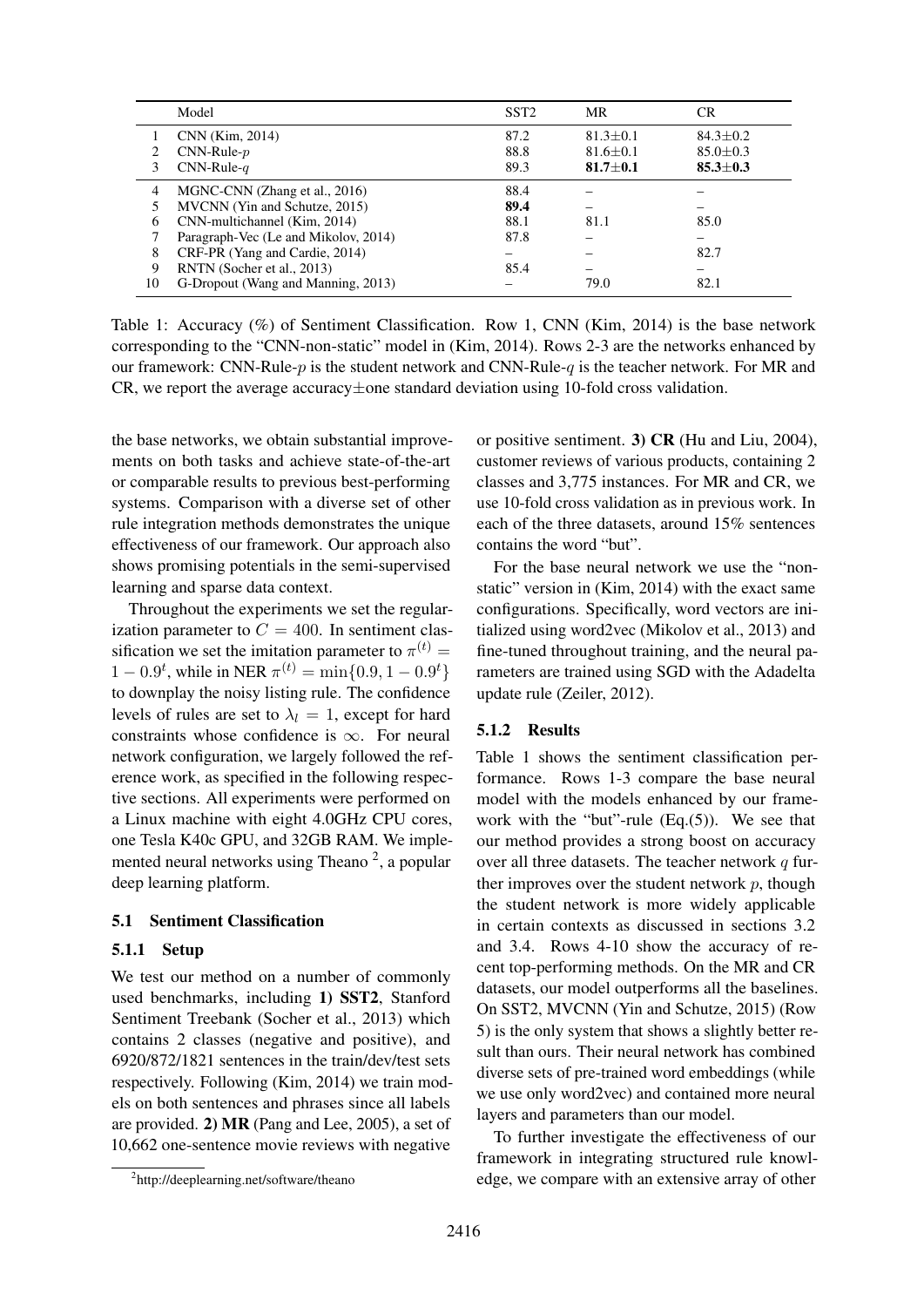|   | Model           | Accuracy $(\% )$ |
|---|-----------------|------------------|
|   | CNN (Kim, 2014) | 87.2             |
| 2 | -but-clause     | 87.3             |
| 3 | $-\ell_2$ -reg  | 87.5             |
| 4 | -project        | 87.9             |
| 5 | -opt-project    | 88.3             |
| 6 | -pipeline       | 87.9             |
|   | -Rule- $p$      | 88.8             |
| 8 | -Rule- $q$      | 89.3             |

Table 2: Performance of different rule integration methods on SST2. 1) CNN is the base network; 2) "-but-clause" takes the clause after "but" as input; 3) "- $\ell_2$ -reg" imposes a regularization term  $\gamma$  $\|\boldsymbol{\sigma}_{\theta}(S) \sigma_{\theta}(Y)$ ||<sub>2</sub> to the CNN objective, with the strength  $\gamma$  selected on dev set; 4) "-project" projects the trained base CNN to the rule-regularized subspace with Eq.(3); 5) "-opt-project" directly optimizes the projected CNN; 6) "-pipeline" distills the pre-trained "-opt-project" to a plain CNN;  $7-8$ ) "-Rule- $p$ " and "-Rule-q" are our models with  $p$  being the distilled student network and  $q$  the teacher network. Note that "-but-clause" and "- $\ell_2$ -reg" are ad-hoc methods applicable specifically to the "but"-rule.

possible integration approaches. Table 2 lists these methods and their performance on the SST2 task. We see that: 1) Although all methods lead to different degrees of improvement, our framework outperforms all other competitors with a large margin. 2) In particular, compared to the pipelined method in Row 6 which is in analogous to the structure compilation work (Liang et al., 2008), our iterative distillation (section 3.2) provides better performance. Another advantage of our method is that we only train one set of neural parameters, as opposed to two separate sets as in the pipelined approach. 3) The distilled student network "-Rule-p" achieves much superior accuracy compared to the base CNN, as well as "-project" and "-opt-project" which explicitly project CNN to the rule-constrained subspace. This validates that our distillation procedure transfers the structured knowledge into the neural parameters effectively. The inferior accuracy of "-opt-project" can be partially attributed to the poor performance of its neural network part which achieves only 85.1% accuracy and leads to inaccurate evaluation of the "but"-rule in Eq.(5).

We next explore the performance of our framework with varying numbers of labeled instances as well as the effect of exploiting unlabeled data. Intuitively, with less labeled examples we expect the

|   | Data size       | 5%   | 10%  | 30%  | 100% |
|---|-----------------|------|------|------|------|
|   | <b>CNN</b>      | 79.9 | 81.6 | 83.6 | 87.2 |
| 2 | -Rule- $p$      | 81.5 | 83.2 | 84.5 | 88.8 |
| 3 | -Rule- $q$      | 82.5 | 83.9 | 85.6 | 89.3 |
| 4 | -semi-PR        | 81.5 | 83.1 | 84.6 |      |
| 5 | -semi-Rule- $p$ | 81.7 | 83.3 | 84.7 |      |
| 6 | -semi-Rule- $q$ | 82.7 | 84.2 | 85.7 |      |

Table 3: Accuracy  $(\%)$  on SST2 with varying sizes of labeled data and semi-supervised learning. The header row is the percentage of labeled examples for training. Rows 1-3 use only the supervised data. Rows 4-6 use semi-supervised learning where the remaining training data are used as unlabeled examples. For "-semi-PR" we only report its projected solution (in analogous to  $q$ ) which performs better than the non-projected one (in analogous to  $p$ ).

general rules would contribute more to the performance, and unlabeled data should help better learn from the rules. This can be a useful property especially when data are sparse and labels are expensive to obtain. Table 3 shows the results. The subsampling is conducted on the sentence level. That is, for instance, in "5%" we first selected 5% training sentences uniformly at random, then trained the models on these sentences as well as their phrases. The results verify our expectations. 1) Rows 1-3 give the accuracy of using only data-label subsets for training. In every setting our methods consistently outperform the base CNN. 2) "-Rule-q" provides higher improvement on 5% data (with margin 2.6%) than on larger data (e.g., 2.3% on 10% data, and 2.0% on 30% data), showing promising potential in the sparse data context. 3) By adding unlabeled instances for semi-supervised learning as in Rows 5-6, we get further improved accuracy. 4) Row 4, "-semi-PR" is the posterior regularization (Ganchev et al., 2010) which imposes the rule constraint through only unlabeled data during training. Our distillation framework consistently provides substantially better results.

## 5.2 Named Entity Recognition

#### 5.2.1 Setup

We evaluate on the well-established CoNLL-2003 NER benchmark (Tjong Kim Sang and De Meulder, 2003), which contains 14,987/3,466/3,684 sentences and 204,567/51,578/46,666 tokens in train/dev/test sets, respectively. The dataset includes 4 categories, i.e., *person, location, organization*, and *misc*. BIOES tagging scheme is used.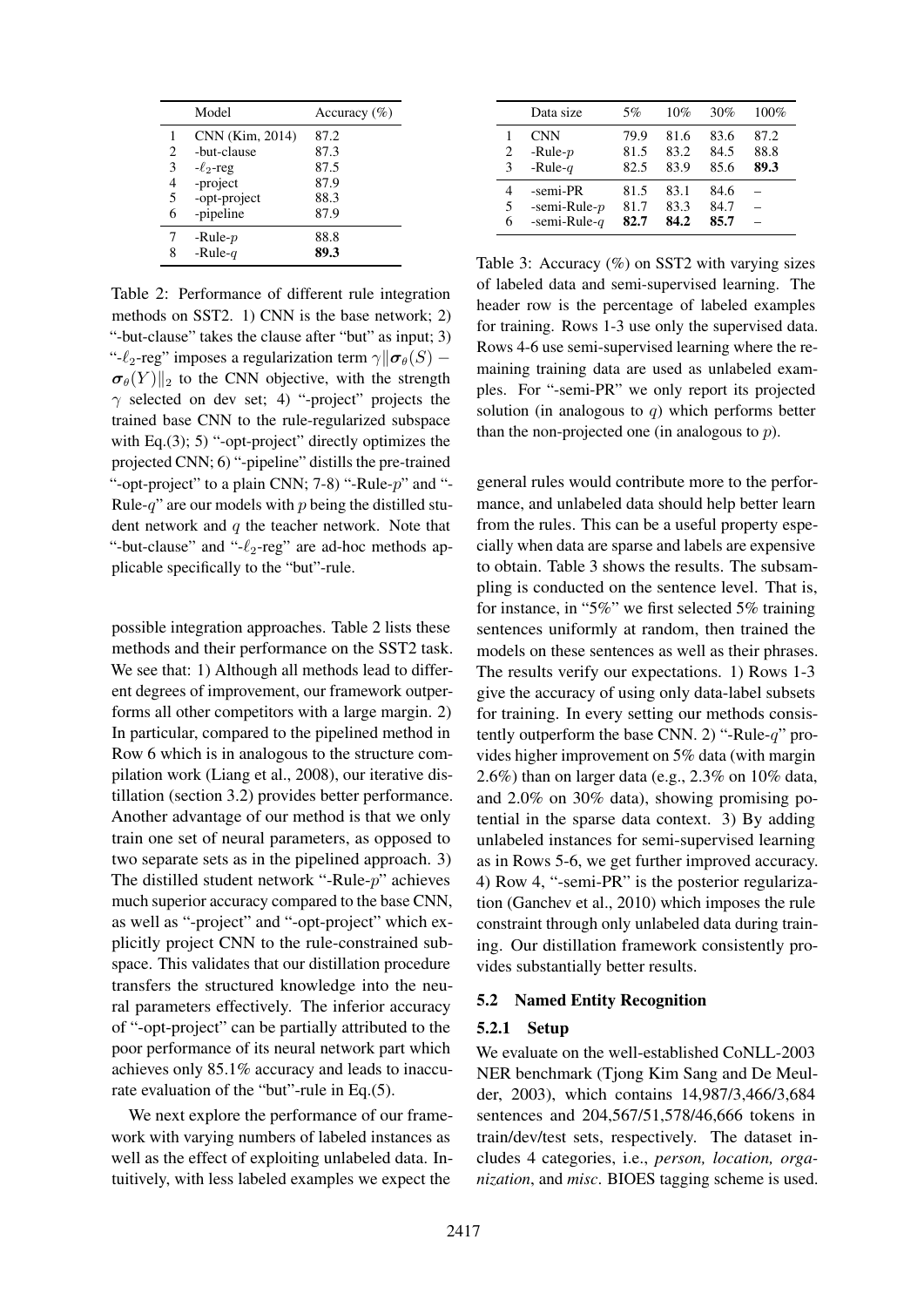|                | Model                              | F1                 |
|----------------|------------------------------------|--------------------|
| $\mathbf{1}$   | <b>BLSTM</b>                       | 89.55              |
| 2              | <b>BLSTM-Rule-trans</b>            | p: 89.80, q: 91.11 |
| 3              | <b>BLSTM-Rules</b>                 | p: 89.93, q: 91.18 |
| $\overline{4}$ | NN-lex (Collobert et al., 2011)    | 89.59              |
| 5              | S-LSTM (Lample et al., 2016)       | 90.33              |
| 6              | BLSTM-lex (Chiu and Nichols, 2015) | 90.77              |
| 7              | $BLSTM-CRF1$ (Lample et al., 2016) | 90.94              |
| 8              | Joint-NER-EL (Luo et al., 2015)    | 91.20              |
| 9              | $BLSTM-CRF_2$ (Ma and Hovy, 2016)  | 91.21              |
|                |                                    |                    |

Table 4: Performance of NER on CoNLL-2003. Row 2, BLSTM-Rule-trans imposes the transition rules (Eq.(6)) on the base BLSTM. Row 3, BLSTM-Rules further incorporates the list rule (Eq.(7)). We report the performance of both the student model  $p$ and the teacher model q.

Around 1.7% named entities occur in lists.

We use the mostly same configurations for the base BLSTM network as in (Chiu and Nichols, 2015), except that, besides the slight architecture difference (section 4.2), we apply Adadelta for parameter updating. GloVe (Pennington et al., 2014) word vectors are used to initialize word features.

## 5.2.2 Results

Table 4 presents the performance on the NER task. By incorporating the bi-gram transition rules (Row 2), the joint teacher model  $q$  achieves 1.56 improvement in F1 score that outperforms most previous neural based methods (Rows 4-7), including the BLSTM-CRF model (Lample et al., 2016) which applies a conditional random field (CRF) on top of a BLSTM in order to capture the transition patterns and encourage valid sequences. In contrast, our method implements the desired constraints in a more straightforward way by using the declarative logic rule language, and at the same time does not introduce extra model parameters to learn. Further integration of the list rule (Row 3) provides a second boost in performance, achieving an F1 score very close to the best-performing systems including Joint-NER-EL (Luo et al., 2015) (Row 8), a probabilistic graphical model optimizing NER and entity linking jointly with massive external resources, and BLSTM-CRF (Ma and Hovy, 2016), a combination of BLSTM and CRF with more parameters than our rule-enhanced neural networks.

From the table we see that the accuracy gap between the joint teacher model  $q$  and the distilled student  $p$  is relatively larger than in the sentiment classification task (Table 1). This is because in the

NER task we have used logic rules that introduce extra dependencies between adjacent tag positions as well as multiple instances, making the explicit joint inference of  $q$  useful for fulfilling these structured constraints.

# 6 Discussion and Future Work

We have developed a framework which combines deep neural networks with first-order logic rules to allow integrating human knowledge and intentions into the neural models. In particular, we proposed an iterative distillation procedure that transfers the structured information of logic rules into the weights of neural networks. The transferring is done via a teacher network constructed using the posterior regularization principle. Our framework is general and applicable to various types of neural architectures. With a few intuitive rules, our framework significantly improves base networks on sentiment analysis and named entity recognition, demonstrating the practical significance of our approach.

Though we have focused on first-order logic rules, we leveraged soft logic formulation which can be easily extended to general probabilistic models for expressing structured distributions and performing inference and reasoning (Lake et al., 2015). We plan to explore these diverse knowledge representations to guide the DNN learning. The proposed iterative distillation procedure also reveals connections to recent neural autoencoders (Kingma and Welling, 2014; Rezende et al., 2014) where generative models encode probabilistic structures and neural recognition models distill the information through iterative optimization (Rezende et al., 2016; Johnson et al., 2016; Karaletsos et al., 2016).

The encouraging empirical results indicate a strong potential of our approach for improving other application domains such as vision tasks, which we plan to explore in the future. Finally, we also would like to generalize our framework to automatically learn the confidence of different rules, and derive new rules from data.

## Acknowledgments

We thank the anonymous reviewers for their valuable comments. This work is supported by NSF IIS1218282, NSF IIS1447676, Air Force FA8721- 05-C-0003, and FA8750-12-2-0342.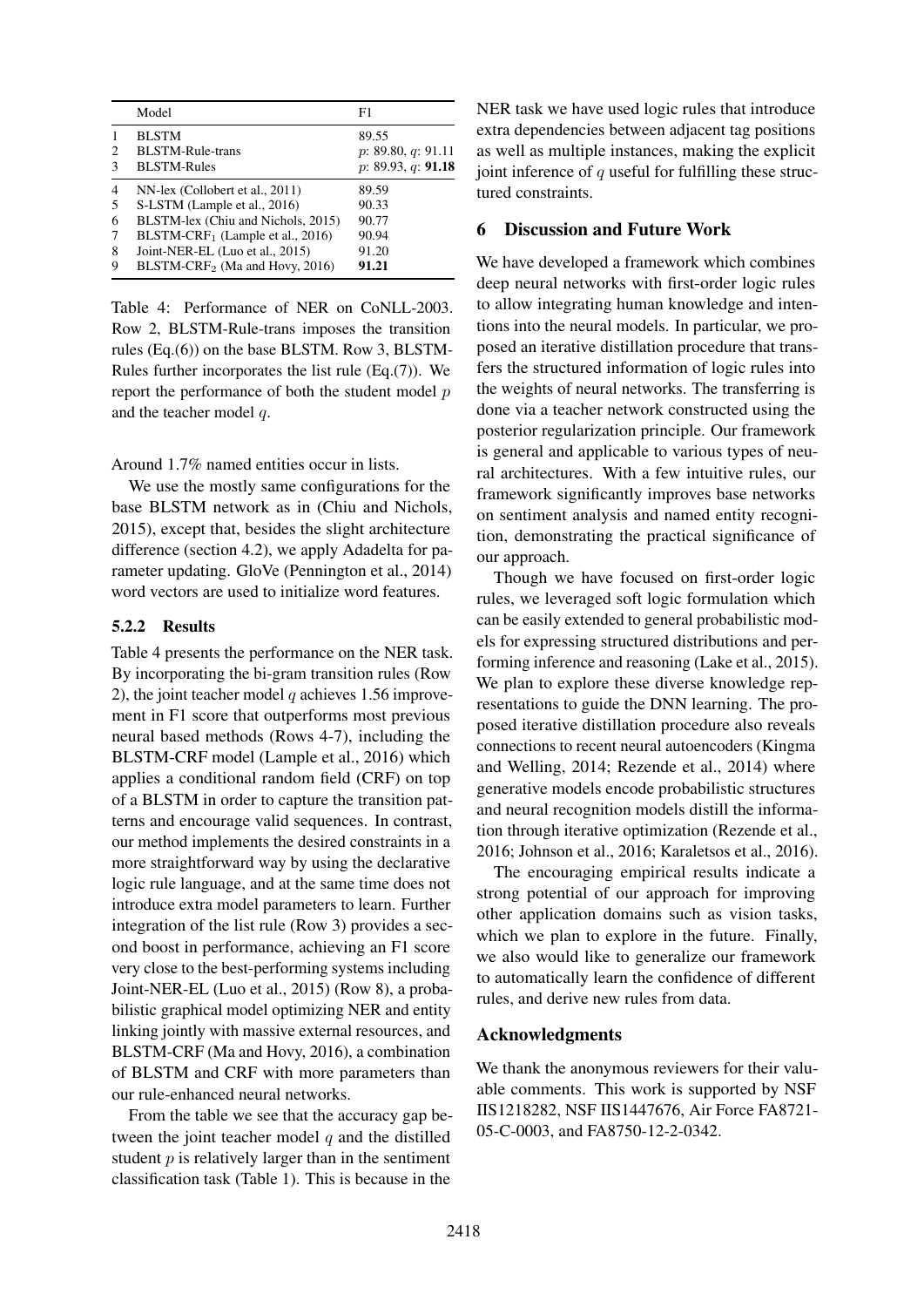#### References

- Stephen H Bach, Matthias Broecheler, Bert Huang, and Lise Getoor. 2015. Hinge-loss Markov random fields and probabilistic soft logic. *arXiv preprint arXiv:1505.04406*.
- Dzmitry Bahdanau, Kyunghyun Cho, and Yoshua Bengio. 2014. Neural machine translation by jointly learning to align and translate. *Proc. of ICLR*.
- Cristian Bucilu, Rich Caruana, and Alexandru Niculescu-Mizil. 2006. Model compression. In *Proc. of KDD*, pages 535–541. ACM.
- Jason PC Chiu and Eric Nichols. 2015. Named entity recognition with bidirectional LSTM-CNNs. *arXiv preprint arXiv:1511.08308*.
- Ronan Collobert, Jason Weston, Léon Bottou, Michael Karlen, Koray Kavukcuoglu, and Pavel Kuksa. 2011. Natural language processing (almost) from scratch. *JMLR*, 12:2493– 2537.
- James Foulds, Shachi Kumar, and Lise Getoor. 2015. Latent topic networks: A versatile probabilistic programming framework for topic models. In *Proc. of ICML*, pages 777–786.
- Manoel VM Franca, Gerson Zaverucha, and Artur S dAvila Garcez. 2014. Fast relational learning using bottom clause propositionalization with artificial neural networks. *Machine learning*, 94(1):81–104.
- Kuzman Ganchev, Joao Graça, Jennifer Gillenwater, and Ben Taskar. 2010. Posterior regularization for structured latent variable models. *JMLR*, 11:2001–2049.
- Artur S d'Avila Garcez, Krysia Broda, and Dov M Gabbay. 2012. *Neural-symbolic learning systems: foundations and applications*. Springer Science & Business Media.
- Geoffrey Hinton, Li Deng, Dong Yu, George E Dahl, Abdelrahman Mohamed, Navdeep Jaitly, Andrew Senior, Vincent Vanhoucke, Patrick Nguyen, Tara N Sainath, et al. 2012. Deep neural networks for acoustic modeling in speech recognition: The shared views of four research groups. *Signal Processing Magazine, IEEE*, 29(6):82–97.
- Geoffrey Hinton, Oriol Vinyals, and Jeff Dean. 2015. Distilling the knowledge in a neural network. *arXiv preprint arXiv:1503.02531*.
- Minqing Hu and Bing Liu. 2004. Mining and summarizing customer reviews. In *Proc. of KDD*, pages 168–177. ACM.
- Matthew J Johnson, David Duvenaud, Alexander B Wiltschko, Sandeep R Datta, and Ryan P Adams. 2016. Structured VAEs: Composing probabilistic graphical models and variational autoencoders. *arXiv preprint arXiv:1603.06277*.
- Theofanis Karaletsos, Serge Belongie, Cornell Tech, and Gunnar Rätsch. 2016. Bayesian representation learning with oracle constraints. In *Proc. of ICLR*.
- Yoon Kim. 2014. Convolutional neural networks for sentence classification. *Proc. of EMNLP*.
- Diederik P Kingma and Max Welling. 2014. Auto-encoding variational Bayes. In *Proc. of ICLR*.
- Alex Krizhevsky, Ilya Sutskever, and Geoffrey E Hinton. 2012. Imagenet classification with deep convolutional neural networks. In *Proc. of NIPS*, pages 1097–1105.
- Tejas D Kulkarni, William F Whitney, Pushmeet Kohli, and Josh Tenenbaum. 2015. Deep convolutional inverse graphics network. In *Proc. of NIPS*, pages 2530–2538.
- Brenden M Lake, Ruslan Salakhutdinov, and Joshua B Tenenbaum. 2015. Human-level concept learning through probabilistic program induction. *Science*, 350(6266):1332– 1338.
- Guillaume Lample, Miguel Ballesteros, Sandeep Subramanian, Kazuya Kawakami, and Chris Dyer. 2016. Neural architectures for named entity recognition. In *Proc. of NAACL*.
- Quoc V Le and Tomas Mikolov. 2014. Distributed representations of sentences and documents. *Proc. of ICML*.
- Percy Liang, Hal Daumé III, and Dan Klein. 2008. Structure compilation: trading structure for features. In *Proc. of ICML*, pages 592–599. ACM.
- Percy Liang, Michael I Jordan, and Dan Klein. 2009. Learning from measurements in exponential families. In *Proc. of ICML*, pages 641–648. ACM.
- David Lopez-Paz, Léon Bottou, Bernhard Schölkopf, and Vladimir Vapnik. 2016. Unifying distillation and privileged information. *Prof. of ICLR*.
- Gang Luo, Xiaojiang Huang, Chin-Yew Lin, and Zaiqing Nie. 2015. Joint named entity recognition and disambiguation. In *Proc. of EMNLP*.
- Xuezhe Ma and Eduard Hovy. 2016. End-to-end sequence labeling via bi-directional LSTM-CNNs-CRF. In *Proc. of ACL*.
- Tomas Mikolov, Ilya Sutskever, Kai Chen, Greg S Corrado, and Jeff Dean. 2013. Distributed representations of words and phrases and their compositionality. In *Proc. of NIPS*, pages 3111–3119.
- Marvin Minksy. 1980. Learning meaning. *Technical Report AI Lab Memo. Project MAC. MIT*.
- Anh Nguyen, Jason Yosinski, and Jeff Clune. 2015. Deep neural networks are easily fooled: High confidence predictions for unrecognizable images. In *Proc. of CVPR*, pages 427–436. IEEE.
- Bo Pang and Lillian Lee. 2005. Seeing stars: Exploiting class relationships for sentiment categorization with respect to rating scales. In *Proc. of ACL*, pages 115–124.
- Jeffrey Pennington, Richard Socher, and Christopher D Manning. 2014. Glove: Global vectors for word representation. In *Proc. of EMNLP*, volume 14, pages 1532–1543.
- Danilo Jimenez Rezende, Shakir Mohamed, and Daan Wierstra. 2014. Stochastic backpropagation and approximate inference in deep generative models. *Proc. of ICML*.
- Danilo Jimenez Rezende, Shakir Mohamed, Ivo Danihelka, Karol Gregor, and Daan Wierstra. 2016. One-shot generalization in deep generative models. *arXiv preprint arXiv:1603.05106*.
- Matthew Richardson and Pedro Domingos. 2006. Markov logic networks. *Machine learning*, 62(1-2):107–136.